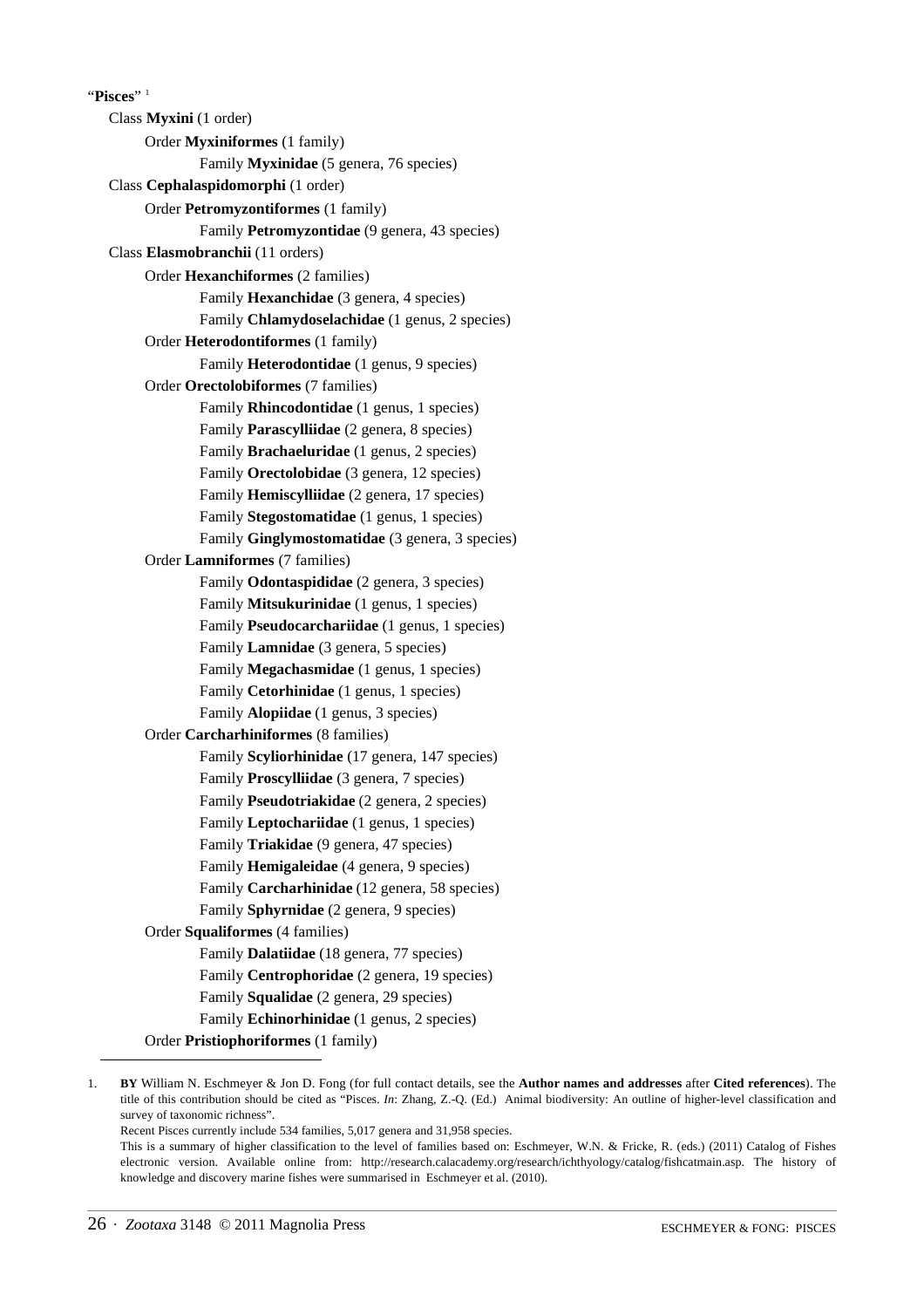Family **Pristiophoridae** (2 genera, 7 species) Order **Squatiniformes** (1 family) Family **Squatinidae** (1 genus, 22 species) Order **Pristiformes** (1 family) Family **Pristidae** (2 genera, 7 species) Order **Torpediniformes** (4 families) Family **Narkidae** (6 genera, 12 species) Family **Narcinidae** (4 genera, 31 species) Family **Hypnidae** (1 genus, 1 species) Family **Torpedinidae** (1 genus, 23 species) Order **Rajiformes** (12 families) Family **Rhinobatidae** (11 genera, 61 species) Family **Arhynchobatidae** (12 genera, 94 species) Family **Rajidae** (18 genera, 185 species) Family **Anacanthobatidae** (2 genera, 13 species) Family **Plesiobatidae** (1 genus, 1 species) Family **Hexatrygonidae** (1 genus, 1 species) Family **Dasyatidae** (8 genera, 87 species) Family **Gymnuridae** (1 genus, 14 species) Family **Myliobatidae** (7 genera, 44 species) Family **Urolophidae** (2 genera, 30 species) Family **Potamotrygonidae** (5 genera, 26 species) Family **Urotrygonidae** (2 genera, 17 species) Class **Holocephali** (1 order) Order **Chimaeriformes** (3 families) Family **Callorhinchidae** (1 genus, 3 species) Family **Chimaeridae** (2 genera, 39 species) Family **Rhinochimaeridae** (3 genera, 8 species) Class **Actinopterygii** (46 orders) Order **Polypteriformes** (1 family) Family **Polypteridae** (2 genera, 12 species) Order **Acipenseriformes** (2 families) Family **Acipenseridae** (4 genera, 26 species) Family **Polyodontidae** (2 genera, 2 species) Order **Lepisosteiformes** (1 family) Family **Lepisosteidae** (2 genera, 7 species) Order **Amiiformes** (1 family) Family **Amiidae** (1 genus, 1 species) Order **Osteoglossiformes** (7 families) Family **Osteoglossidae** (2 genera, 8 species) Family **Arapaimidae** (2 genera, 2 species) Family **Pantodontidae** (1 genus, 1 species) Family **Hiodontidae** (1 genus, 2 species) Family **Notopteridae** (4 genera, 10 species) Family **Mormyridae** (21 genera, 195 species) Family **Gymnarchidae** (1 genus, 1 species) Order **Elopiformes** (2 families) Family **Elopidae** (1 genus, 7 species) Family **Megalopidae** (1 genus, 2 species) Order **Albuliformes** (1 family)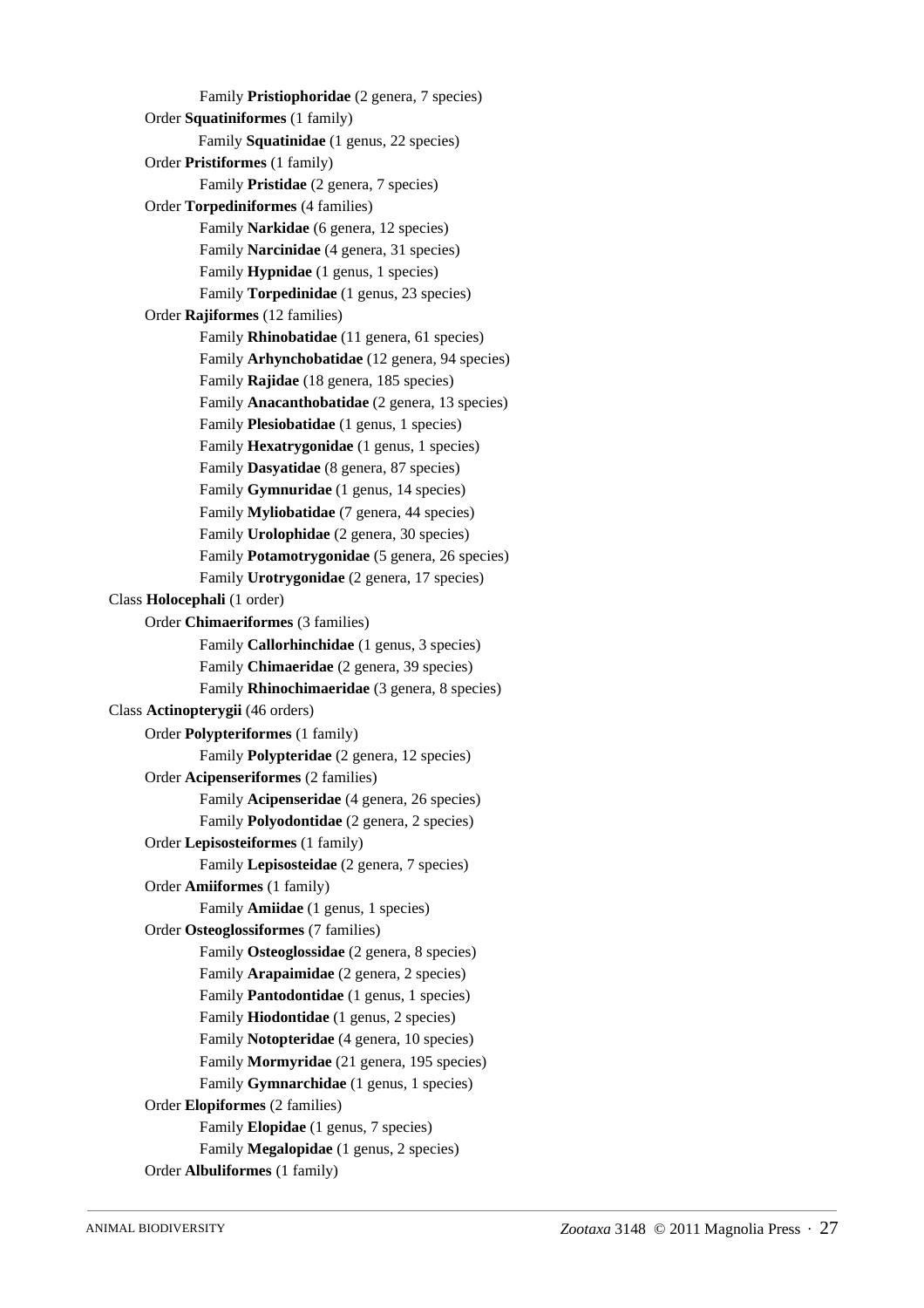Family **Albulidae** (2 genera, 12 species) Order **Notacanthiformes** (2 families) Family **Halosauridae** (3 genera, 16 species) Family **Notacanthidae** (4 genera, 11 species) Order **Anguilliformes** (15 families) Family **Anguillidae** (1 genus, 20 species) Family **Heterenchelyidae** (2 genera, 8 species) Family **Moringuidae** (2 genera, 15 species) Family **Chlopsidae** (8 genera, 22 species) Family **Myrocongridae** (1 genus, 5 species) Family **Muraenidae** (16 genera, 202 species) Family **Synaphobranchidae** (12 genera, 37 species) Family **Ophichthidae** (58 genera, 313 species) Family **Colocongridae** (2 genera, 10 species) Family **Congridae** (30 genera, 194 species) Family **Muraenesocidae** (6 genera, 15 species) Family **Derichthyidae** (2 genera, 3 species) Family **Nemichthyidae** (3 genera, 9 species) Family **Serrivomeridae** (2 genera, 10 species) Family **Nettastomatidae** (6 genera, 43 species) Order **Saccopharyngiformes** (4 families) Family **Cyematidae** (2 genera, 2 species) Family **Saccopharyngidae** (1 genus, 10 species) Family **Eurypharyngidae** (1 genus, 1 species) Family **Monognathidae** (1 genus, 15 species) Order **Clupeiformes** (6 families) Family **Denticipitidae** (1 genus, 1 species) Family **Clupeidae** (56 genera, 200 species) Family **Engraulidae** (17 genera, 146 species) Family **Chirocentridae** (1 genus, 2 species) Family **Pristigasteridae** (8 genera, 38 species) Family **Sundasalangidae** (1 genus, 7 species) Order **Gonorynchiformes** (4 families) Family **Chanidae** (1 genus, 1 species) Family **Gonorynchidae** (1 genus, 5 species) Family **Kneriidae** (4 genera, 30 species) Family **Phractolaemidae** (1 genus, 1 species) Order **Cypriniformes** (7 families) Family **Cyprinidae** (352 genera, 2838 species) Family **Psilorhynchidae** (1 genus, 18 species) Family **Cobitidae** (28 genera, 236 species) Family **Balitoridae** (72 genera, 793 species) Family **Vaillantellidae** (1 genus, 3 species) Family **Gyrinocheilidae** (1 genus, 3 species) Family **Catostomidae** (13 genera, 78 species) Order **Characiformes** (19 families) Family **Citharinidae** (3 genera, 8 species) Family **Distichodontidae** (17 genera, 96 species) Family **Alestidae** (21 genera, 120 species) Family **Hepsetidae** (1 genus, 1 species)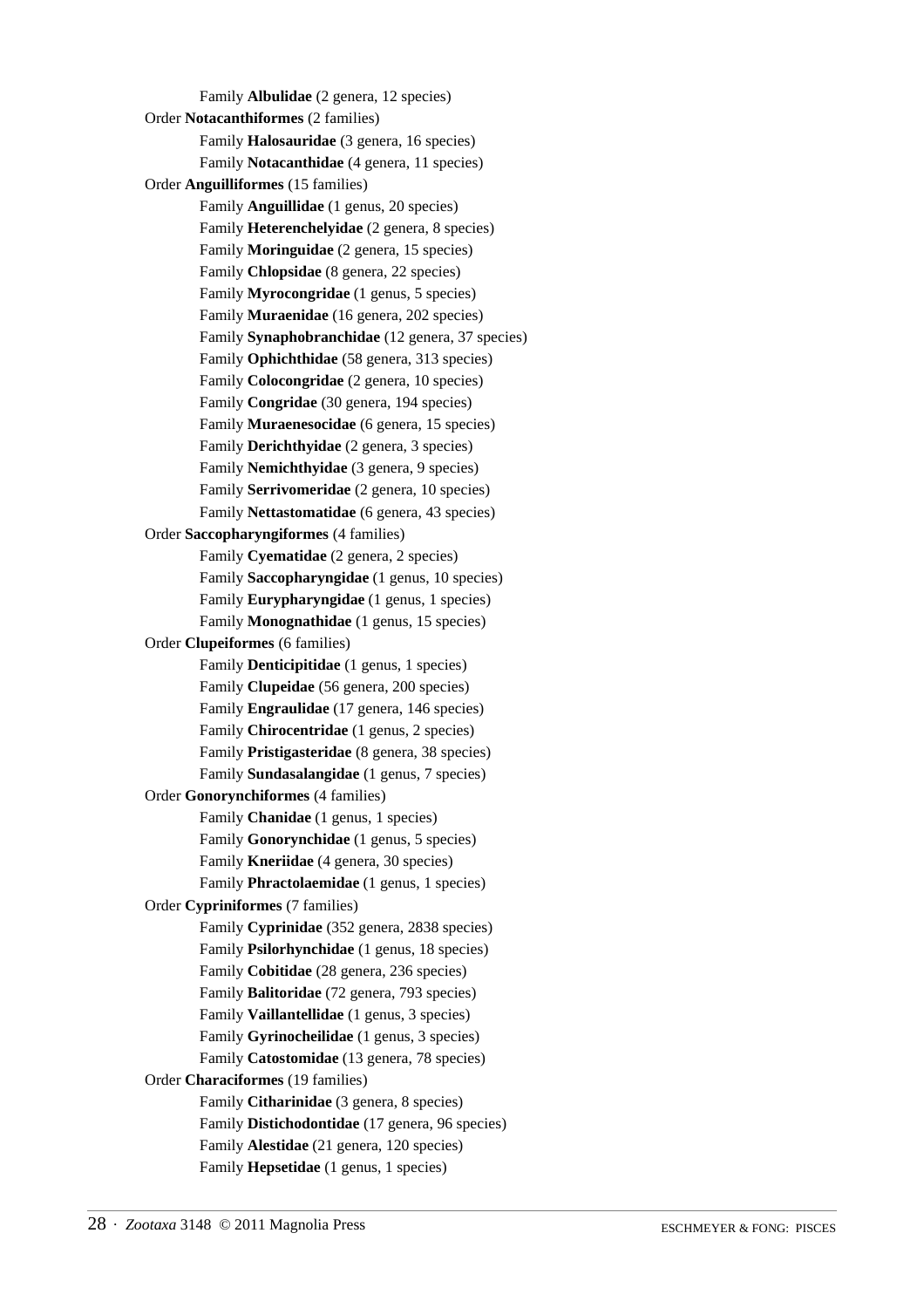Family **Hemiodontidae** (5 genera, 29 species) Family **Parodontidae** (3 genera, 29 species) Family **Curimatidae** (8 genera, 101 species) Family **Prochilodontidae** (3 genera, 21 species) Family **Anostomidae** (14 genera, 145 species) Family **Chilodontidae** (2 genera, 8 species) Family **Erythrinidae** (3 genera, 16 species) Family **Lebiasinidae** (7 genera, 66 species) Family **Gasteropelecidae** (4 genera, 10 species) Family **Ctenoluciidae** (2 genera, 7 species) Family **Acestrorhynchidae** (1 genus, 14 species) Family **Cynodontidae** (5 genera, 14 species) Family **Serrasalmidae** (16 genera, 86 species) Family **Characidae** (156 genera, 1126 species) Family **Crenuchidae** (12 genera, 82 species) Order **Siluriformes** (38 families) Family **Diplomystidae** (2 genera, 6 species) Family **Lacantuniidae** (1 genus, 1 species) Family **Ictaluridae** (7 genera, 51 species) Family **Bagridae** (20 genera, 213 species) Family **Cranoglanididae** (1 genus, 5 species) Family **Austroglanididae** (1 genus, 3 species) Family **Siluridae** (12 genera, 99 species) Family **Schilbeidae** (15 genera, 65 species) Family **Pangasiidae** (4 genera, 28 species) Family **Amblycipitidae** (4 genera, 34 species) Family **Amphiliidae** (12 genera, 90 species) Family **Akysidae** (5 genera, 56 species) Family **Sisoridae** (18 genera, 196 species) Family **Erethistidae** (6 genera, 34 species) Family **Clariidae** (15 genera, 115 species) Family **Heteropneustidae** (1 genus, 4 species) Family **Claroteidae** (15 genera, 90 species) Family **Chacidae** (1 genus, 3 species) Family **Olyridae** (1 genus, 4 species) Family **Malapteruridae** (2 genera, 19 species) Family **Ariidae** (30 genera, 147 species) Family **Anchariidae** (2 genera, 6 species) Family **Plotosidae** (10 genera, 40 species) Family **Mochokidae** (11 genera, 205 species) Family **Doradidae** (31 genera, 89 species) Family **Auchenipteridae** (20 genera, 106 species) Family **Pimelodidae** (30 genera, 104 species) Family **Pseudopimelodidae** (6 genera, 35 species) Family **Heptapteridae** (24 genera, 202 species) Family **Cetopsidae** (5 genera, 42 species) Family **Hypophthalmidae** (1 genus, 4 species) Family **Aspredinidae** (13 genera, 39 species) Family **Nematogenyidae** (1 genus, 1 species) Family **Trichomycteridae** (41 genera, 248 species)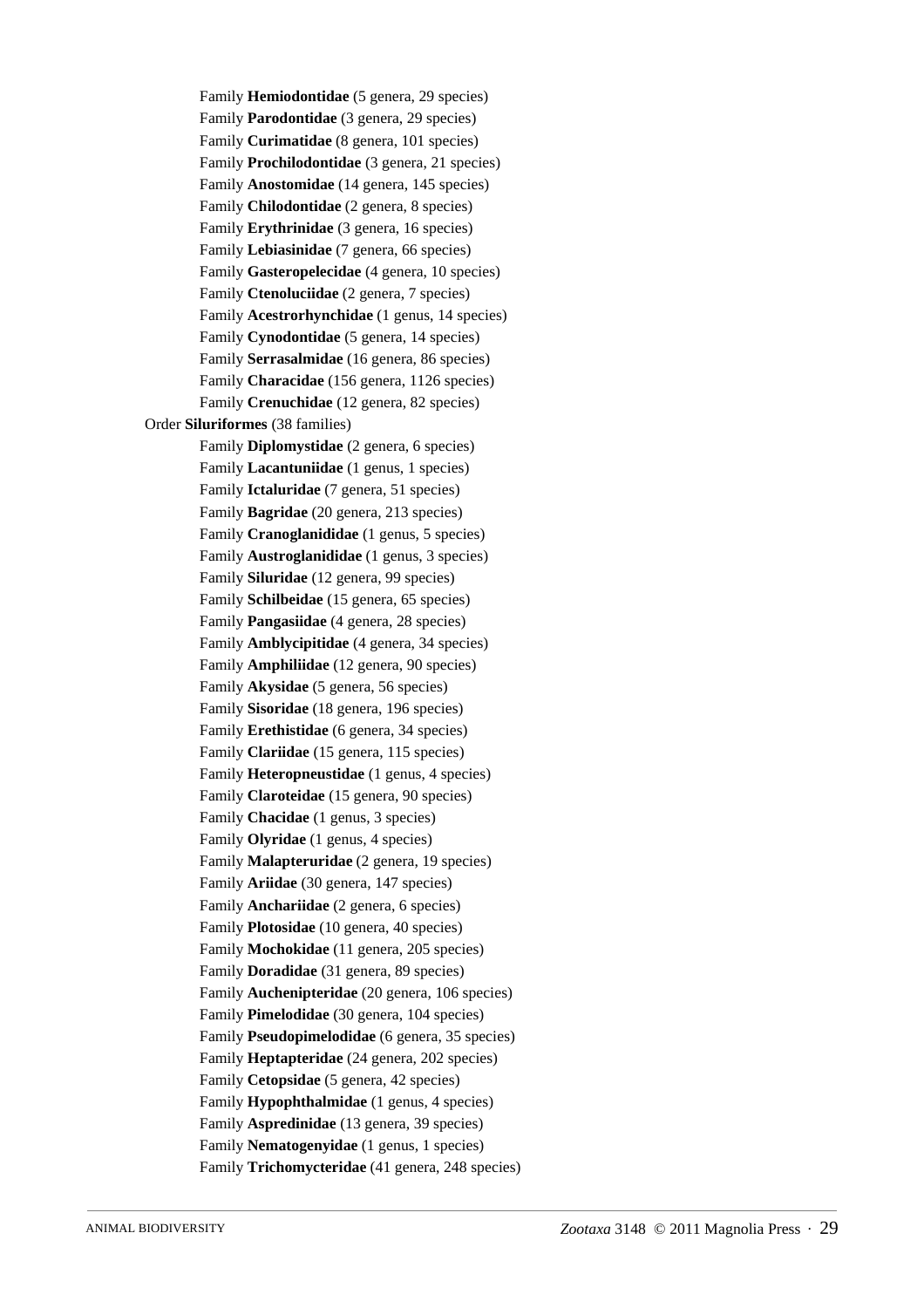Family **Callichthyidae** (9 genera, 199 species) Family **Loricariidae** (101 genera, 834 species) Family **Scoloplacidae** (1 genus, 5 species) Family **Astroblepidae** (1 genus, 55 species) Order **Gymnotiformes** (5 families) Family **Sternopygidae** (6 genera, 30 species) Family **Apteronotidae** (15 genera, 84 species) Family **Rhamphichthyidae** (3 genera, 14 species) Family **Hypopomidae** (7 genera, 20 species) Family **Gymnotidae** (2 genera, 37 species) Order **Esociformes** (2 families) Family **Esocidae** (1 genus, 5 species) Family **Umbridae** (3 genera, 7 species) Order **Osmeriformes** (13 families) Family **Argentinidae** (2 genera, 27 species) Family **Microstomatidae** (3 genera, 19 species) Family **Bathylagidae** (8 genera, 23 species) Family **Opisthoproctidae** (8 genera, 19 species) Family **Alepocephalidae** (20 genera, 97 species) Family **Platytroctidae** (13 genera, 40 species) Family **Leptochilichthyidae** (1 genus, 3 species) Family **Lepidogalaxiidae** (1 genus, 1 species) Family **Osmeridae** (6 genera, 14 species) Family **Plecoglossidae** (1 genus, 1 species) Family **Salangidae** (6 genera, 20 species) Family **Retropinnidae** (3 genera, 6 species) Family **Galaxiidae** (7 genera, 50 species) Order **Salmoniformes** (1 family) Family **Salmonidae** (11 genera, 213 species) Order **Stomiiformes** (4 families) Family **Gonostomatidae** (8 genera, 33 species) Family **Sternoptychidae** (10 genera, 75 species) Family **Phosichthyidae** (7 genera, 24 species) Family **Stomiidae** (28 genera, 292 species) Order **Ateleopodiformes** (1 family) Family **Ateleopodidae** (4 genera, 13 species) Order **Aulopiformes** (17 families) Family **Aulopidae** (3 genera, 11 species) Family **Chlorophthalmidae** (2 genera, 19 species) Family **Paraulopidae** (1 genus, 14 species) Family **Ipnopidae** (6 genera, 33 species) Family **Bathysauroididae** (1 genus, 1 species) Family **Scopelarchidae** (4 genera, 18 species) Family **Notosudidae** (3 genera, 17 species) Family **Giganturidae** (1 genus, 2 species) Family **Synodontidae** (4 genera, 68 species) Family **Bathysauridae** (1 genus, 2 species) Family **Paralepididae** (12 genera, 59 species) Family **Anotopteridae** (1 genus, 3 species) Family **Evermannellidae** (3 genera, 8 species)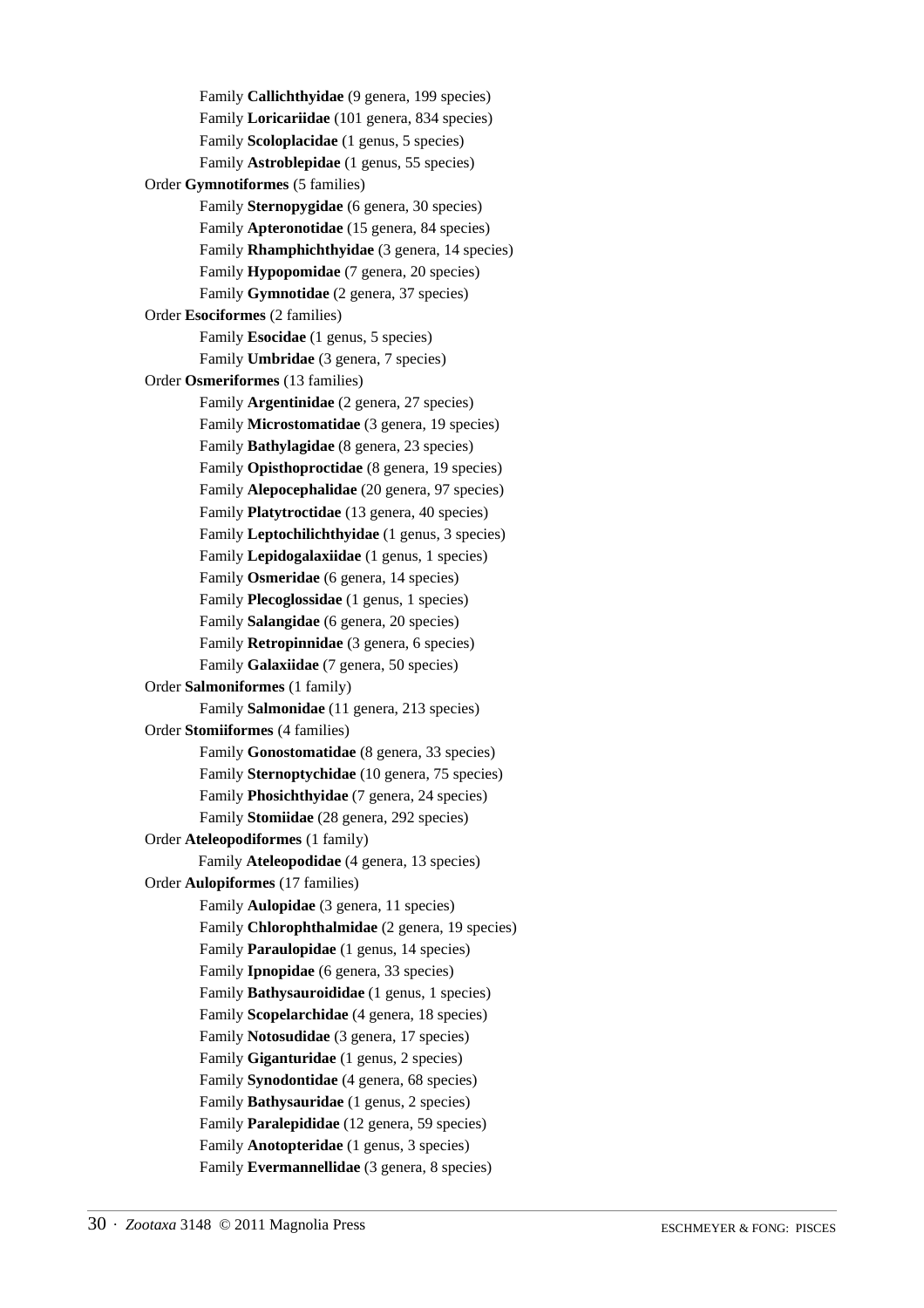Family **Omosudidae** (1 genus, 1 species) Family **Alepisauridae** (1 genus, 2 species) Family **Pseudotrichonotidae** (1 genus, 2 species) Order **Myctophiformes** (2 families) Family **Neoscopelidae** (3 genera, 6 species) Family **Myctophidae** (33 genera, 250 species) Order **Lampriformes** (7 families) Family **Lampridae** (1 genus, 2 species) Family **Veliferidae** (2 genera, 2 species) Family **Lophotidae** (2 genera, 4 species) Family **Radiicephalidae** (1 genus, 1 species) Family **Trachipteridae** (3 genera, 11 species) Family **Regalecidae** (2 genera, 5 species) Family **Stylephoridae** (1 genus, 1 species) Order **Polymixiiformes** (1 family) Family **Polymixiidae** (1 genus, 10 species) Order **Percopsiformes** (3 families) Family **Percopsidae** (1 genus, 2 species) Family **Aphredoderidae** (1 genus, 1 species) Family **Amblyopsidae** (6 genera, 6 species) Order **Gadiformes** (10 families) Family **Muraenolepididae** (2 genera, 8 species) Family **Bregmacerotidae** (1 genus, 14 species) Family **Euclichthyidae** (1 genus, 1 species) Family **Macrouridae** (35 genera, 397 species) Family **Moridae** (18 genera, 107 species) Family **Melanonidae** (1 genus, 2 species) Family **Gadidae** (12 genera, 21 species) Family **Lotidae** (6 genera, 21 species) Family **Phycidae** (2 genera, 11 species) Family **Merlucciidae** (5 genera, 24 species) Order **Ophidiiformes** (5 families) Family **Ophidiidae** (52 genera, 249 species) Family **Carapidae** (8 genera, 34 species) Family **Bythitidae** (48 genera, 197 species) Family **Aphyonidae** (6 genera, 23 species) Family **Parabrotulidae** (2 genera, 3 species) Order **Batrachoidiformes** (1 family) Family **Batrachoididae** (23 genera, 80 species) Order **Lophiiformes** (18 families) Family **Lophiidae** (4 genera, 24 species) Family **Antennariidae** (13 genera, 47 species) Family **Tetrabrachiidae** (2 genera, 2 species) Family **Lophichthyidae** (1 genus, 1 species) Family **Brachionichthyidae** (5 genera, 14 species) Family **Chaunacidae** (2 genera, 15 species) Family **Ogcocephalidae** (10 genera, 70 species) Family **Caulophrynidae** (2 genera, 5 species) Family **Neoceratiidae** (1 genus, 1 species) Family **Melanocetidae** (1 genus, 6 species)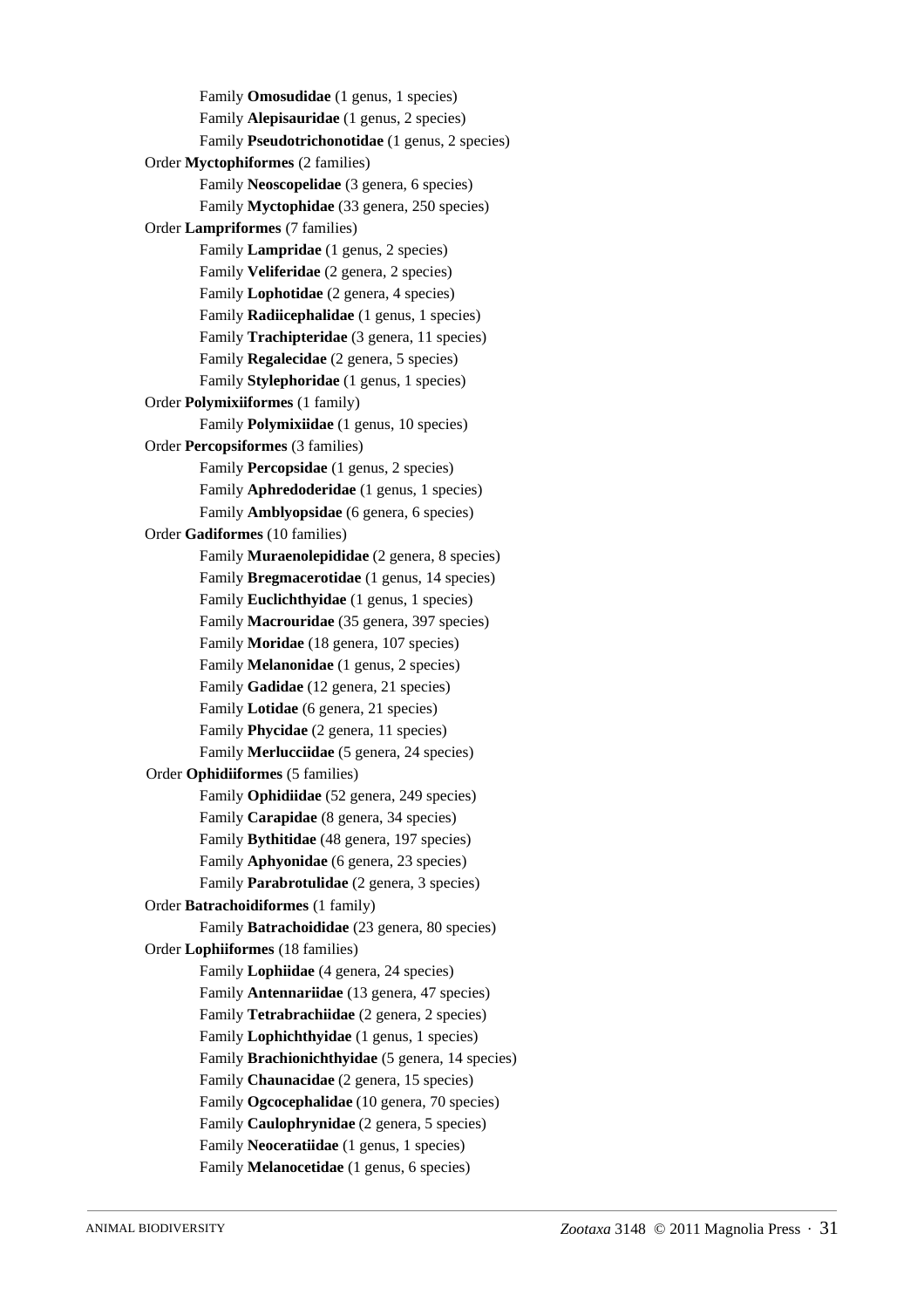Family **Himantolophidae** (1 genus, 21 species) Family **Diceratiidae** (2 genera, 6 species) Family **Oneirodidae** (16 genera, 64 species) Family **Thaumatichthyidae** (2 genera, 8 species) Family **Centrophrynidae** (1 genus, 1 species) Family **Ceratiidae** (2 genera, 4 species) Family **Gigantactinidae** (2 genera, 22 species) Family **Linophrynidae** (5 genera, 27 species) Order **Gobiesociformes** (1 family) Family **Gobiesocidae** (47 genera, 158 species) Order **Atheriniformes** (10 families) Family **Atherinidae** (14 genera, 68 species) Family **Bedotiidae** (2 genera, 16 species) Family **Melanotaeniidae** (7 genera, 76 species) Family **Pseudomugilidae** (4 genera, 18 species) Family **Atherinopsidae** (13 genera, 109 species) Family **Notocheiridae** (1 genus, 1 species) Family **Isonidae** (1 genus, 5 species) Family **Telmatherinidae** (5 genera, 18 species) Family **Dentatherinidae** (1 genus, 1 species) Family **Phallostethidae** (4 genera, 21 species) Order **Cyprinodontiformes** (10 families) Family **Aplocheilidae** (2 genera, 14 species) Family **Nothobranchiidae** (15 genera, 248 species) Family **Rivulidae** (30 genera, 349 species) Family **Profundulidae** (1 genus, 7 species) Family **Fundulidae** (5 genera, 43 species) Family **Valenciidae** (1 genus, 2 species) Family **Goodeidae** (18 genera, 49 species) Family **Poeciliidae** (41 genera, 343 species) Family **Cyprinodontidae** (9 genera, 121 species) Family **Anablepidae** (3 genera, 17 species) Order **Beloniformes** (5 families) Family **Scomberesocidae** (2 genera, 5 species) Family **Belonidae** (10 genera, 45 species) Family **Hemiramphidae** (13 genera, 115 species) Family **Exocoetidae** (7 genera, 65 species) Family **Adrianichthyidae** (2 genera, 32 species) Order **Stephanoberyciformes** (4 families) Family **Stephanoberycidae** (4 genera, 4 species) Family **Hispidoberycidae** (1 genus, 1 species) Family **Melamphaidae** (5 genera, 57 species) Family **Gibberichthyidae** (1 genus, 2 species) Order **Beryciformes** (7 families) Family **Monocentridae** (2 genera, 4 species) Family **Trachichthyidae** (8 genera, 47 species) Family **Anomalopidae** (6 genera, 8 species) Family **Diretmidae** (3 genera, 4 species) Family **Anoplogastridae** (1 genus, 2 species) Family **Berycidae** (2 genera, 10 species)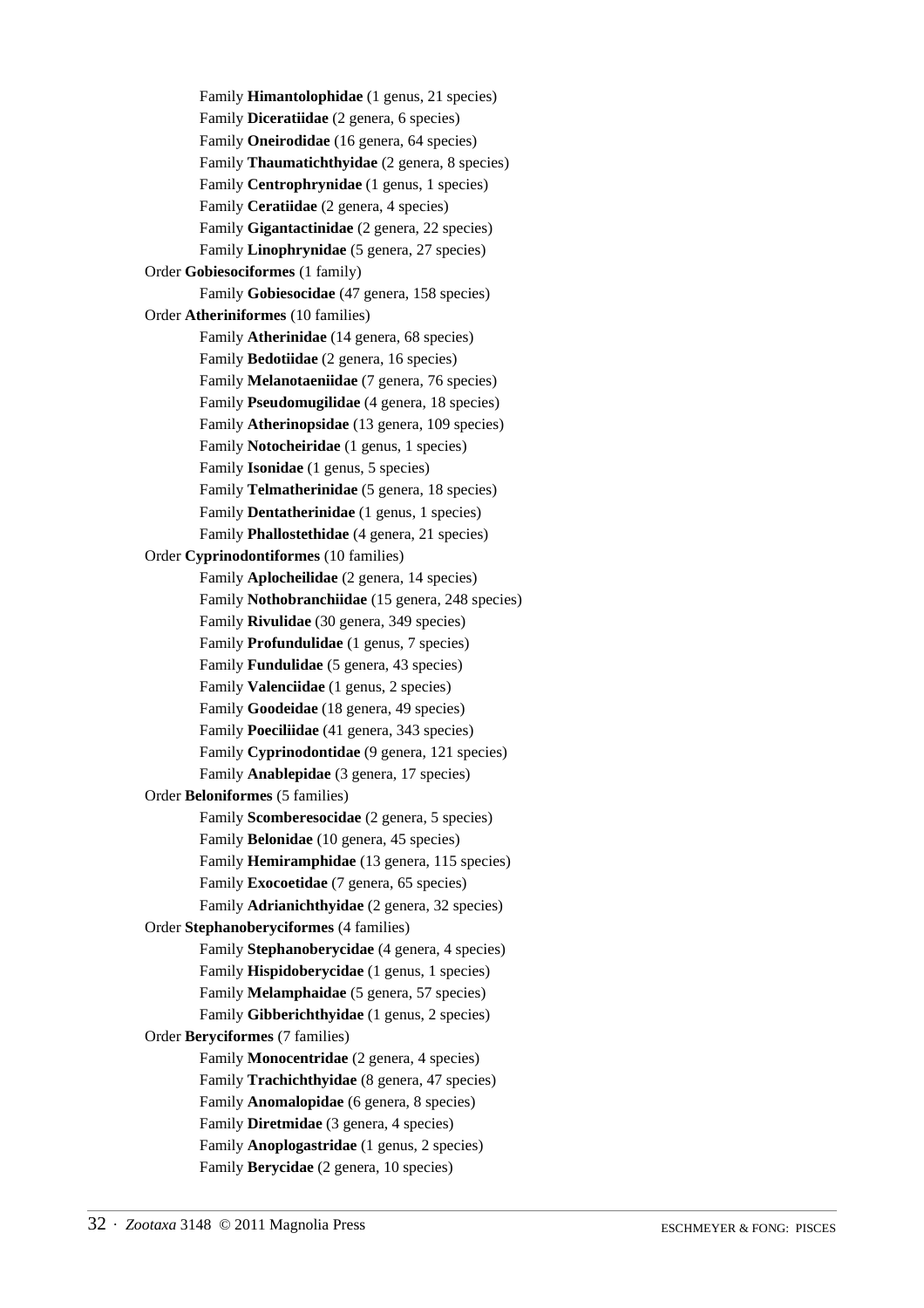Family **Holocentridae** (8 genera, 84 species) Order **Cetomimiformes** (5 families) Family **Rondeletiidae** (1 genus, 2 species) Family **Barbourisiidae** (1 genus, 1 species) Family **Cetomimidae** (16 genera, 30 species) Order **Zeiformes** (6 families) Family **Cyttidae** (1 genus, 3 species) Family **Oreosomatidae** (4 genera, 10 species) Family **Parazenidae** (3 genera, 4 species) Family **Zenionidae** (3 genera, 7 species) Family **Grammicolepididae** (3 genera, 3 species) Family **Zeidae** (2 genera, 6 species) Order **Incertae sedis** (1 family) Family **Elassomatidae** (1 genus, 7 species) Order **Gasterosteiformes** (5 families) Family **Hypoptychidae** (2 genera, 2 species) Family **Gasterosteidae** (5 genera, 18 species) Family **Aulorhynchidae** (1 genus, 1 species) Family **Indostomidae** (1 genus, 3 species) Family **Pegasidae** (2 genera, 5 species) Order **Syngnathiformes** (5 families) Family **Aulostomidae** (1 genus, 3 species) Family **Fistulariidae** (1 genus, 4 species) Family **Centriscidae** (5 genera, 12 species) Family **Solenostomidae** (1 genus, 6 species) Family **Syngnathidae** (56 genera, 340 species) Order **Synbranchiformes** (3 families) Family **Synbranchidae** (4 genera, 23 species) Family **Mastacembelidae** (3 genera, 86 species) Family **Chaudhuriidae** (6 genera, 10 species) Order **Scorpaeniformes** (7 suborders) Suborder **Scorpaenoidei** (13 families) Family **Sebastidae** (7 genera, 132 species) Family **Setarchidae** (3 genera, 6 species) Family **Neosebastidae** (2 genera, 18 species) Family **Scorpaenidae** (25 genera, 216 species) Family **Apistidae** (3 genera, 3 species) Family **Tetrarogidae** (17 genera, 40 species) Family **Synanceiidae** (9 genera, 35 species) Family **Eschmeyeridae** (1 genus, 1 species) Family **Aploactinidae** (17 genera, 47 species) Family **Pataecidae** (3 genera, 3 species) Family **Gnathanacanthidae** (1 genus, 1 species) Family **Congiopodidae** (4 genera, 8 species) Suborder **Dactylopteroidei** (1 family) Family **Dactylopteridae** (2 genera, 7 species) Suborder **Platycephaloidei** (7 families) Family **Plectrogeniidae** (1 genus, 2 species) Family **Parabembridae** (1 genus, 2 species) Family **Bembridae** (4 genera, 9 species)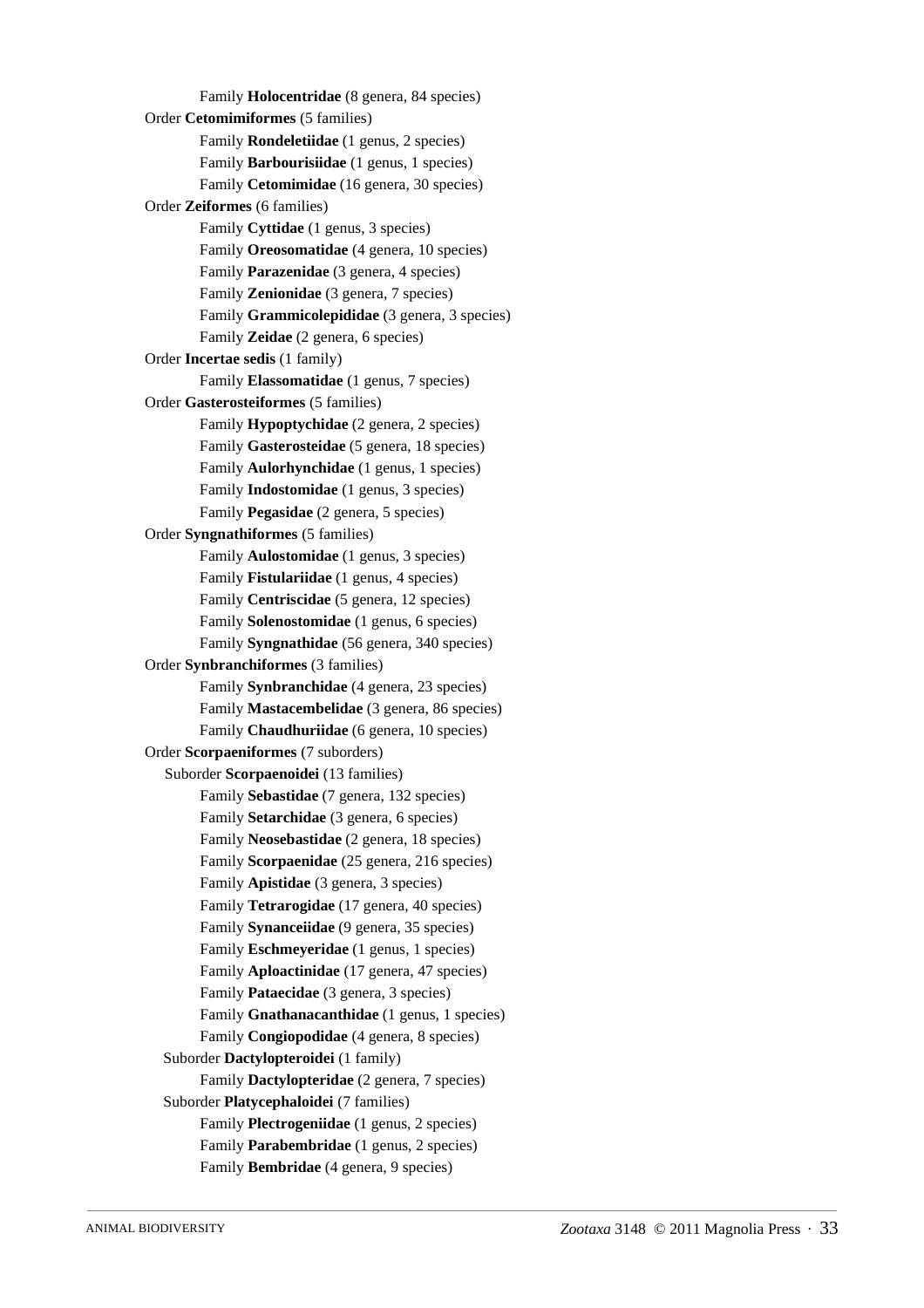Family **Triglidae** (10 genera, 122 species) Family **Peristediidae** (6 genera, 49 species) Family **Hoplichthyidae** (1 genus, 11 species) Family **Platycephalidae** (18 genera, 74 species) Suborder **Anoplopomatoidei** (1 family) Family **Anoplopomatidae** (2 genera, 2 species) Suborder **Hexagrammoidei** (1 family) Family **Hexagrammidae** (5 genera, 12 species) Suborder **Normanichthyoidei** (1 family) Family **Normanichthyidae** (1 genus, 1 species) Suborder **Cottoidei** (12 families) Family **Rhamphocottidae** (1 genus, 1 species) Family **Ereuniidae** (2 genera, 3 species) Family **Bathylutichthyidae** (1 genus, 1 species) Family **Cottidae** (63 genera, 250 species) Family **Cottocomephoridae** (4 genera, 9 species) Family **Comephoridae** (1 genus, 2 species) Family **Abyssocottidae** (7 genera, 24 species) Family **Hemitripteridae** (3 genera, 8 species) Family **Psychrolutidae** (9 genera, 40 species) Family **Agonidae** (21 genera, 46 species) Family **Cyclopteridae** (6 genera, 27 species) Family **Liparidae** (29 genera, 376 species) Order **Perciformes** (21 suborders) Suborder **Percoidei** (84 families) Family **Centropomidae** (1 genus, 12 species) Family **Ambassidae** (8 genera, 48 species) Family **Percichthyidae** (11 genera, 36 species) Family **Perciliidae** (1 genus, 2 species) Family **Howellidae** (3 genera, 9 species) Family **Lateolabracidae** (1 genus, 2 species) Family **Latidae** (3 genera, 11 species) Family **Acropomatidae** (8 genera, 32 species) Family **Moronidae** (2 genera, 6 species) Family **Polyprionidae** (2 genera, 4 species) Family **Dinopercidae** (2 genera, 2 species) Family **Serranidae** (73 genera, 522 species) Family **Ostracoberycidae** (1 genus, 3 species) Family **Symphysanodontidae** (1 genus, 12 species) Family **Centrogenyidae** (1 genus, 1 species) Family **Pseudochromidae** (24 genera, 143 species) Family **Grammatidae** (2 genera, 13 species) Family **Callanthiidae** (2 genera, 14 species) Family **Plesiopidae** (12 genera, 49 species) Family **Opistognathidae** (3 genera, 79 species) Family **Terapontidae** (15 genera, 53 species) Family **Banjosidae** (1 genus, 1 species) Family **Kuhliidae** (1 genus, 12 species) Family **Centrarchidae** (8 genera, 33 species) Family **Percidae** (10 genera, 226 species)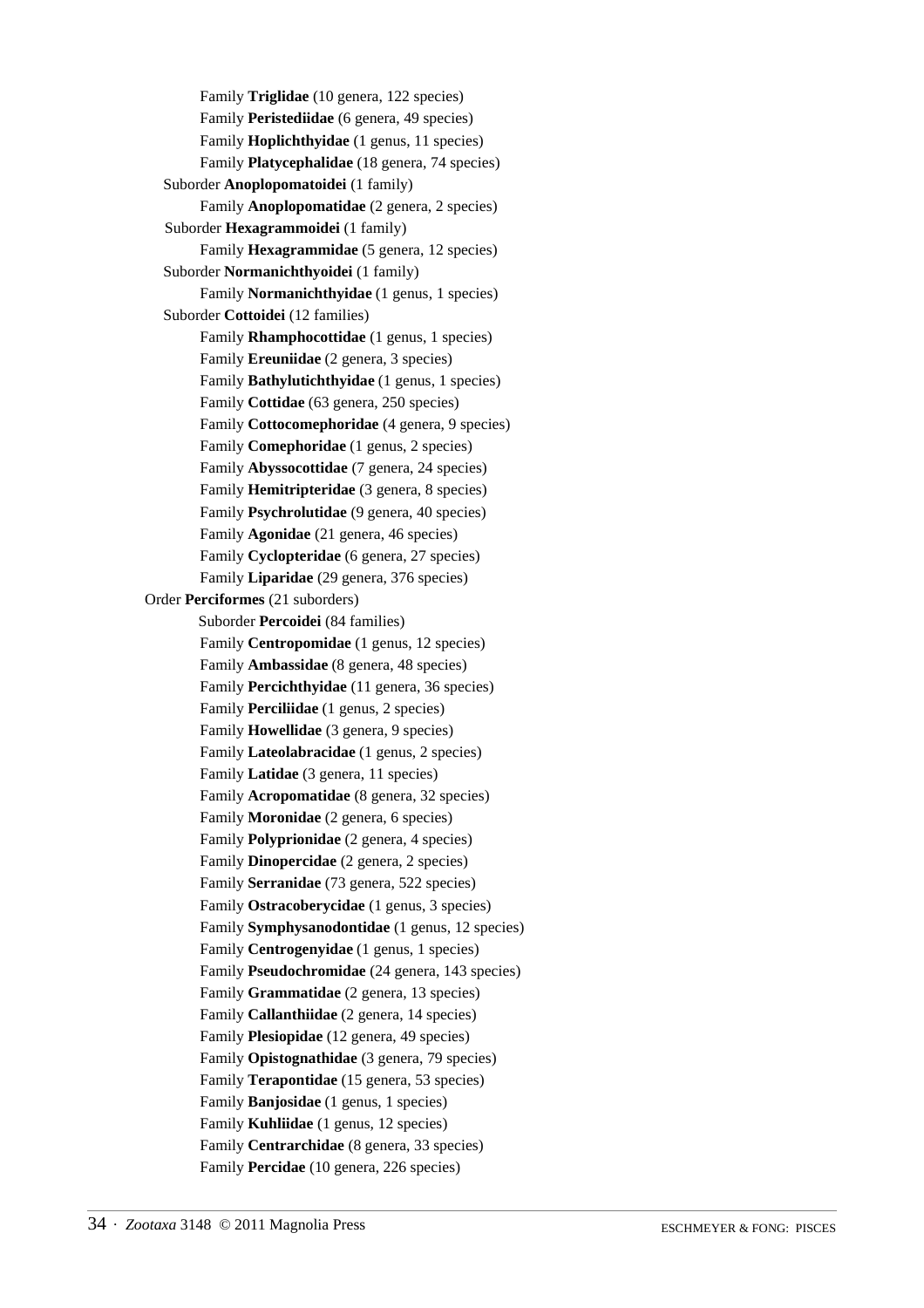Family **Priacanthidae** (4 genera, 18 species) Family **Apogonidae** (29 genera, 334 species) Family **Epigonidae** (7 genera, 37 species) Family **Dinolestidae** (1 genus, 1 species) Family **Sillaginidae** (3 genera, 34 species) Family **Malacanthidae** (5 genera, 44 species) Family **Lactariidae** (1 genus, 1 species) Family **Scombropidae** (1 genus, 3 species) Family **Pomatomidae** (1 genus, 1 species) Family **Rachycentridae** (1 genus, 1 species) Family **Echeneidae** (3 genera, 8 species) Family **Carangidae** (30 genera, 147 species) Family **Nematistiidae** (1 genus, 1 species) Family **Coryphaenidae** (1 genus, 3 species) Family **Leiognathidae** (9 genera, 49 species) Family **Bramidae** (7 genera, 20 species) Family **Caristiidae** (3 genera, 6 species) Family **Arripidae** (1 genus, 4 species) Family **Emmelichthyidae** (3 genera, 16 species) Family **Lutjanidae** (17 genera, 108 species) Family **Caesionidae** (4 genera, 22 species) Family **Lobotidae** (1 genus, 2 species) Family **Datnioididae** (1 genus, 5 species) Family **Hapalogenyidae** (1 genus, 7 species) Family **Gerreidae** (7 genera, 51 species) Family **Haemulidae** (19 genera, 132 species) Family **Sparidae** (36 genera, 130 species) Family **Centracanthidae** (2 genera, 9 species) Family **Lethrinidae** (5 genera, 41 species) Family **Nemipteridae** (5 genera, 66 species) Family **Sciaenidae** (66 genera, 290 species) Family **Polynemidae** (8 genera, 42 species) Family **Mullidae** (6 genera, 79 species) Family **Pempheridae** (2 genera, 26 species) Family **Glaucosomatidae** (1 genus, 4 species) Family **Leptobramidae** (1 genus, 1 species) Family **Bathyclupeidae** (1 genus, 7 species) Family **Toxotidae** (1 genus, 7 species) Family **Dichistiidae** (1 genus, 2 species) Family **Kyphosidae** (14 genera, 51 species) Family **Parascorpididae** (1 genus, 1 species) Family **Drepaneidae** (1 genus, 3 species) Family **Monodactylidae** (2 genera, 6 species) Family **Chaetodontidae** (12 genera, 130 species) Family **Pomacanthidae** (8 genera, 87 species) Family **Enoplosidae** (1 genus, 1 species) Family **Pentacerotidae** (8 genera, 13 species) Family **Polycentridae** (4 genera, 4 species) Family **Nandidae** (2 genera, 9 species) Family **Badidae** (2 genera, 18 species)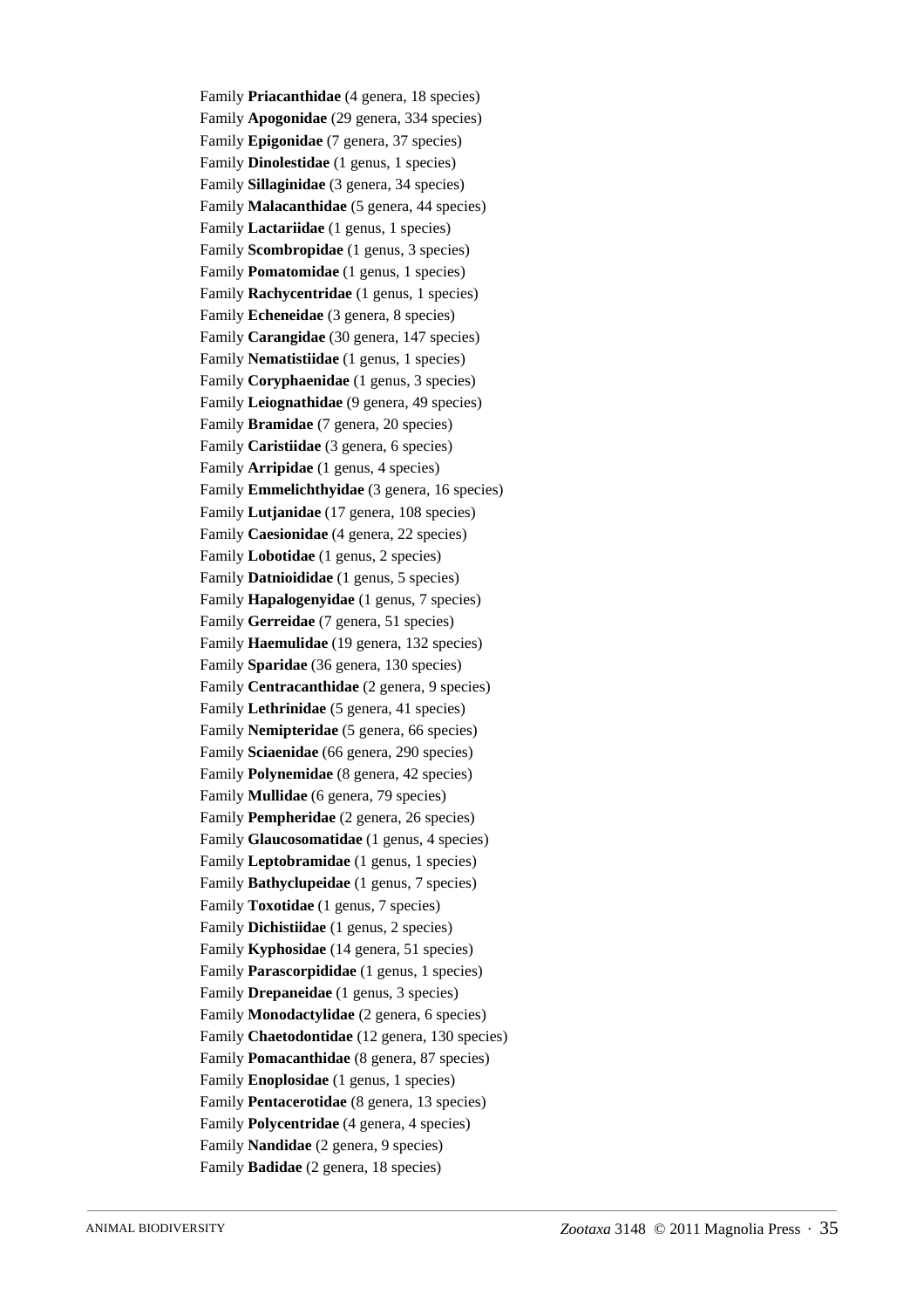Family **Oplegnathidae** (1 genus, 7 species) Family **Cirrhitidae** (12 genera, 34 species) Family **Chironemidae** (1 genus, 6 species) Family **Aplodactylidae** (1 genus, 5 species) Family **Cheilodactylidae** (4 genera, 27 species) Family **Latridae** (3 genera, 7 species) Family **Cepolidae** (5 genera, 22 species) Suborder **Mugiloidei** (1 family) Family **Mugilidae** (20 genera, 72 species) Suborder **Labroidei** (6 families) Family **Cichlidae** (221 genera, 1606 species) Family **Embiotocidae** (13 genera, 23 species) Family **Pomacentridae** (28 genera, 385 species) Family **Labridae** (70 genera, 509 species) Family **Odacidae** (6 genera, 12 species) Family **Scaridae** (10 genera, 99 species) Suborder **Zoarcoidei** (9 families) Family **Bathymasteridae** (3 genera, 7 species) Family **Zoarcidae** (59 genera, 297 species) Family **Stichaeidae** (34 genera, 67 species) Family **Cryptacanthodidae** (1 genus, 4 species) Family **Pholidae** (3 genera, 15 species) Family **Anarhichadidae** (2 genera, 5 species) Family **Ptilichthyidae** (1 genus, 1 species) Family **Zaproridae** (1 genus, 1 species) Family **Scytalinidae** (1 genus, 1 species) Suborder **Notothenioidei** (8 families) Family **Bovichtidae** (3 genera, 11 species) Family **Pseudaphritidae** (1 genus, 1 species) Family **Eleginopsidae** (1 genus, 1 species) Family **Nototheniidae** (16 genera, 59 species) Family **Harpagiferidae** (1 genus, 12 species) Family **Artedidraconidae** (4 genera, 28 species) Family **Bathydraconidae** (11 genera, 18 species) Family **Channichthyidae** (11 genera, 25 species) Suborder **Trachinoidei** (12 families) Family **Chiasmodontidae** (4 genera, 32 species) Family **Champsodontidae** (1 genus, 13 species) Family **Trichodontidae** (2 genera, 2 species) Family **Ammodytidae** (7 genera, 26 species) Family **Trachinidae** (2 genera, 9 species) Family **Uranoscopidae** (8 genera, 51 species) Family **Trichonotidae** (1 genus, 9 species) Family **Creediidae** (8 genera, 17 species) Family **Leptoscopidae** (3 genera, 5 species) Family **Percophidae** (11 genera, 48 species) Family **Pinguipedidae** (7 genera, 79 species) Family **Cheimarrichthyidae** (1 genus, 1 species) Suborder **Pholidichthyoidei** (1 family) Family **Pholidichthyidae** (1 genus, 2 species)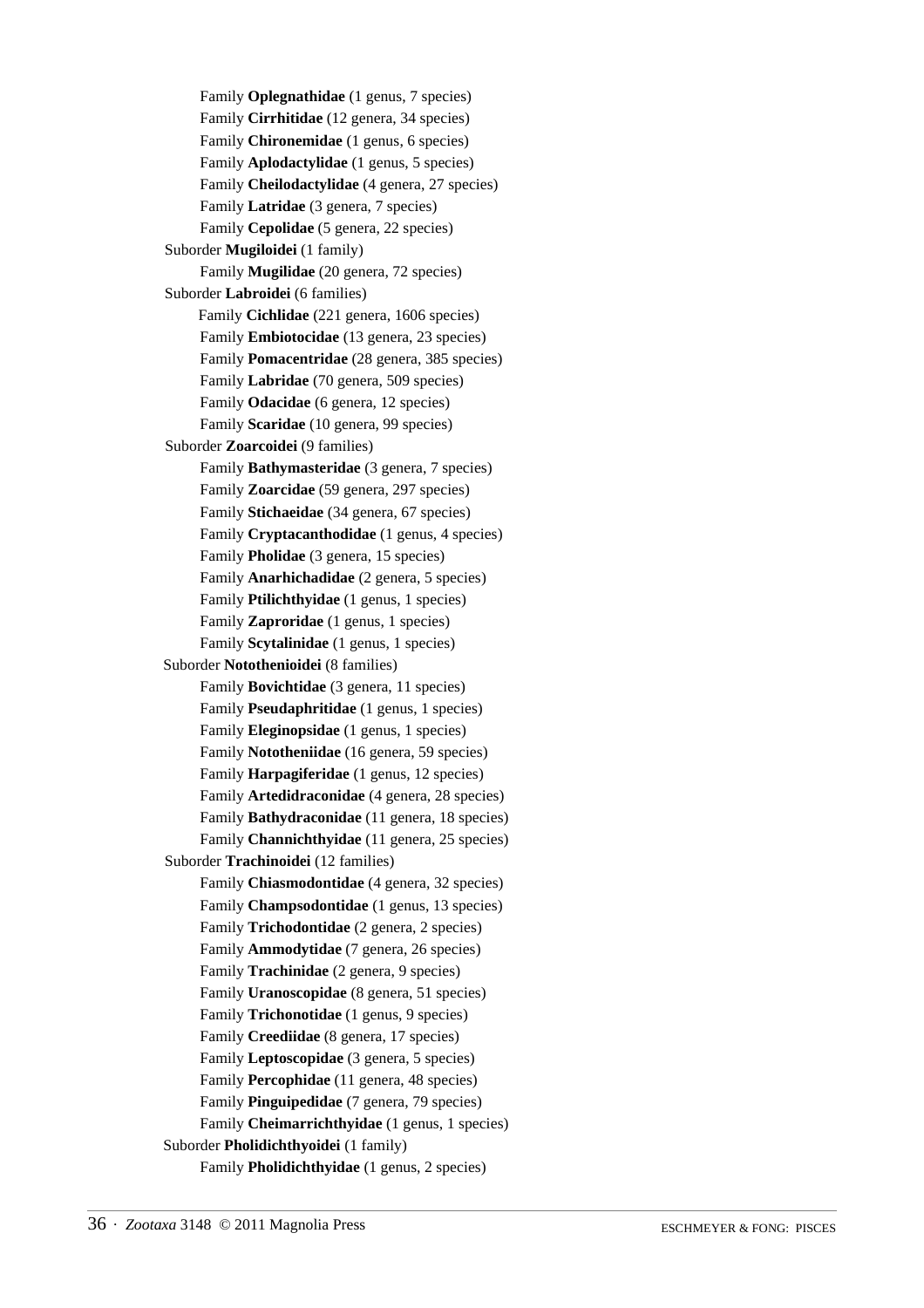Suborder **Blennioidei** (6 families) Family **Tripterygiidae** (29 genera, 166 species) Family **Labrisomidae** (14 genera, 118 species) Family **Clinidae** (26 genera, 84 species) Family **Chaenopsidae** (14 genera, 97 species) Family **Dactyloscopidae** (9 genera, 48 species) Family **Blenniidae** (57 genera, 398 species) Suborder **Icosteoidei** (1 family) Family **Icosteidae** (1 genus, 1 species) Suborder **Callionymoidei** (2 families) Family **Callionymidae** (19 genera, 187 species) Family **Draconettidae** (2 genera, 14 species) Suborder **Gobioidei** (8 families) Family **Rhyacichthyidae** (2 genera, 3 species) Family **Odontobutidae** (7 genera, 22 species) Family **Eleotridae** (34 genera, 172 species) Family **Gobiidae** (248 genera, 1630 species) Family **Kraemeriidae** (2 genera, 9 species) Family **Microdesmidae** (12 genera, 86 species) Family **Xenisthmidae** (5 genera, 13 species) Family **Schindleriidae** (1 genus, 3 species) Suborder **Kurtoidei** (1 family) Family **Kurtidae** (1 genus, 2 species) Suborder **Acanthuroidei** (6 families) Family **Ephippidae** (8 genera, 15 species) Family **Scatophagidae** (2 genera, 4 species) Family **Siganidae** (1 genus, 32 species) Family **Luvaridae** (1 genus, 1 species) Family **Zanclidae** (1 genus, 1 species) Family **Acanthuridae** (6 genera, 84 species) Suborder **Scombrolabracoidei** (1 family) Family **Scombrolabracidae** (1 genus, 1 species) Suborder **Sphyraenoidei** (1 family) Family **Sphyraenidae** (1 genus, 29 species) Suborder **Scombroidei** (3 families) Family **Gempylidae** (16 genera, 25 species) Family **Trichiuridae** (10 genera, 46 species) Family **Scombridae** (15 genera, 53 species) Suborder **Xiphioidei** (2 families) Family **Xiphiidae** (1 genus, 1 species) Family **Istiophoridae** (3 genera, 10 species) Suborder **Stromateoidei** (6 families) Family **Amarsipidae** (1 genus, 1 species) Family **Centrolophidae** (8 genera, 29 species) Family **Nomeidae** (3 genera, 17 species) Family **Ariommatidae** (1 genus, 8 species) Family **Tetragonuridae** (1 genus, 3 species) Family **Stromateidae** (3 genera, 15 species) Suborder **Anabantoidei** (3 families) Family **Anabantidae** (4 genera, 31 species)